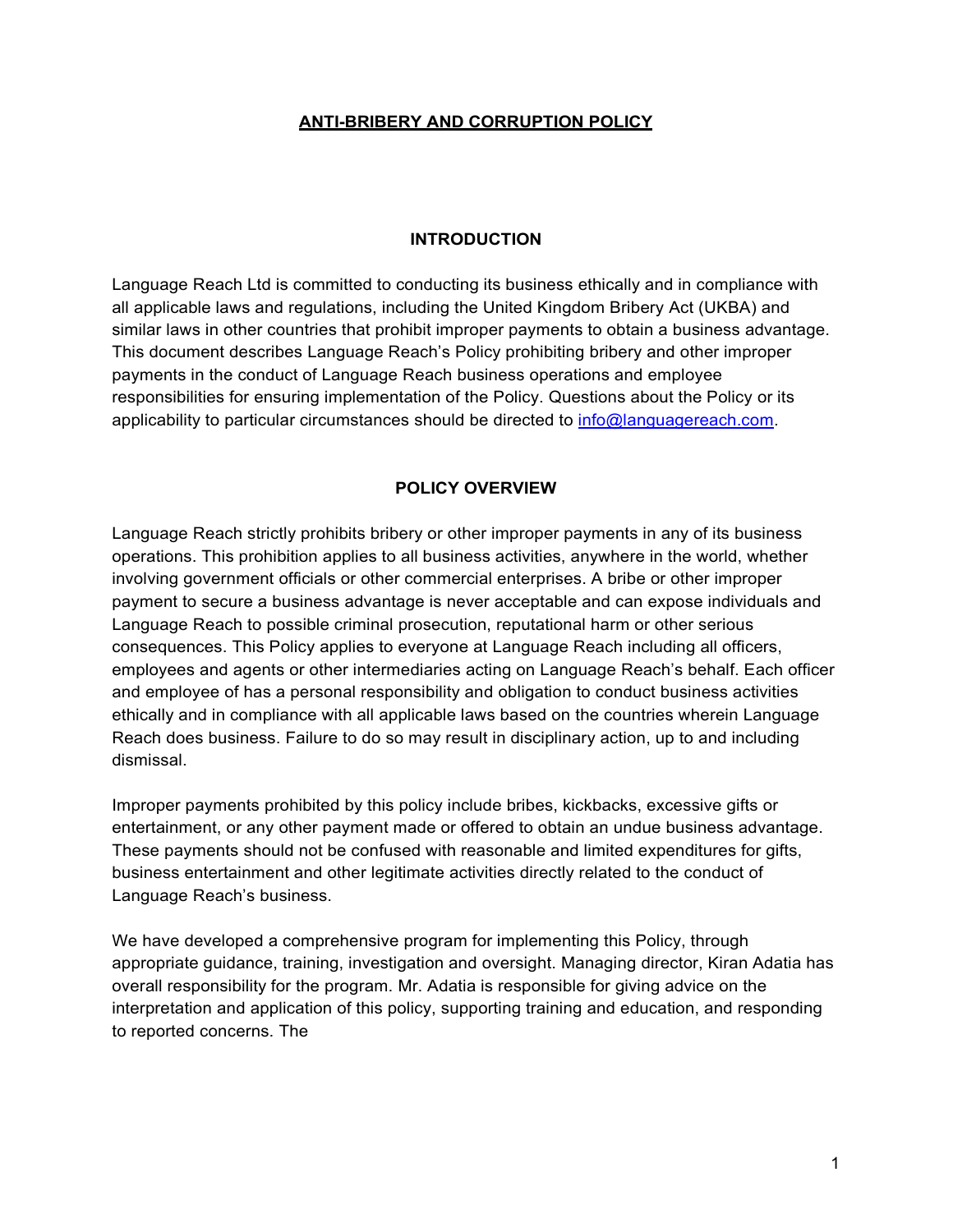prohibition on bribery and other improper payments applies to all business activities. Foreign Corrupt Practices Act and similar laws in other countries strictly prohibit improper payments to gain a business advantage and impose severe penalties for violations. The following summary is intended to provide personnel engaged in international activities a basic familiarity with applicable rules so that inadvertent violations can be avoided and potential issues recognised in time to be properly addressed.

# **COMMON QUESTIONS ABOUT ANTI-BRIBERY LAWS**

## What do anti-bribery laws prohibit?

The FCPA, UKBA and other anti-bribery laws make it unlawful to bribe a foreign official to gain an "improper business advantage." An improper business advantage may involve efforts to obtain or retain business, as in the awarding of a government contract, but also can involve regulatory actions such as licensing or approvals. Examples of prohibited regulatory bribery include paying a foreign official to ignore an applicable customs requirement. A violation can occur even if an improper payment is only offered or promised and not actually made, it is made but fails to achieve the desired result, or the result benefits someone other than the giver (for example, directing business to a third party). Also, it does not matter that the foreign official may have suggested or demanded the bribe, or that a company feels that it is already entitled to the government action.

Who is a "foreign official"? A "foreign official" can be essentially anyone who exercises governmental authority. This includes any officer or employee of a foreign government department or agency, whether in the executive, legislative or judicial branch of government, and whether at the national, state or local level. Officials and employees of government-owned or controlled enterprises also are covered, as are private citizens who act in an official governmental capacity. Foreign official status often will be apparent, but not always. In some instances, individuals may not consider themselves officials or be treated as such by their own governments but nevertheless exercise authority that would make them a "foreign official" for purposes of anti-bribery laws. Personnel engaged in international activities are responsible under this Policy for inquiring whether a proposed activity could involve a foreign official or an entity owned or controlled by a foreign government, and should consult with Mr., Adatia when questions about status arise.

What types of payments are prohibited? The FCPA prohibits offering, promising or giving "anything of value" to a foreign official to gain an improper business advantage. In addition to cash payments, "anything of value" may include:

- Gifts, entertainment or other business promotional activities;
- Covering or reimbursing an official's expenses;
- Offers of employment or other benefits to a family member or friend of a foreign official;
- Political party and candidate contributions;
- Charitable contributions and sponsorships.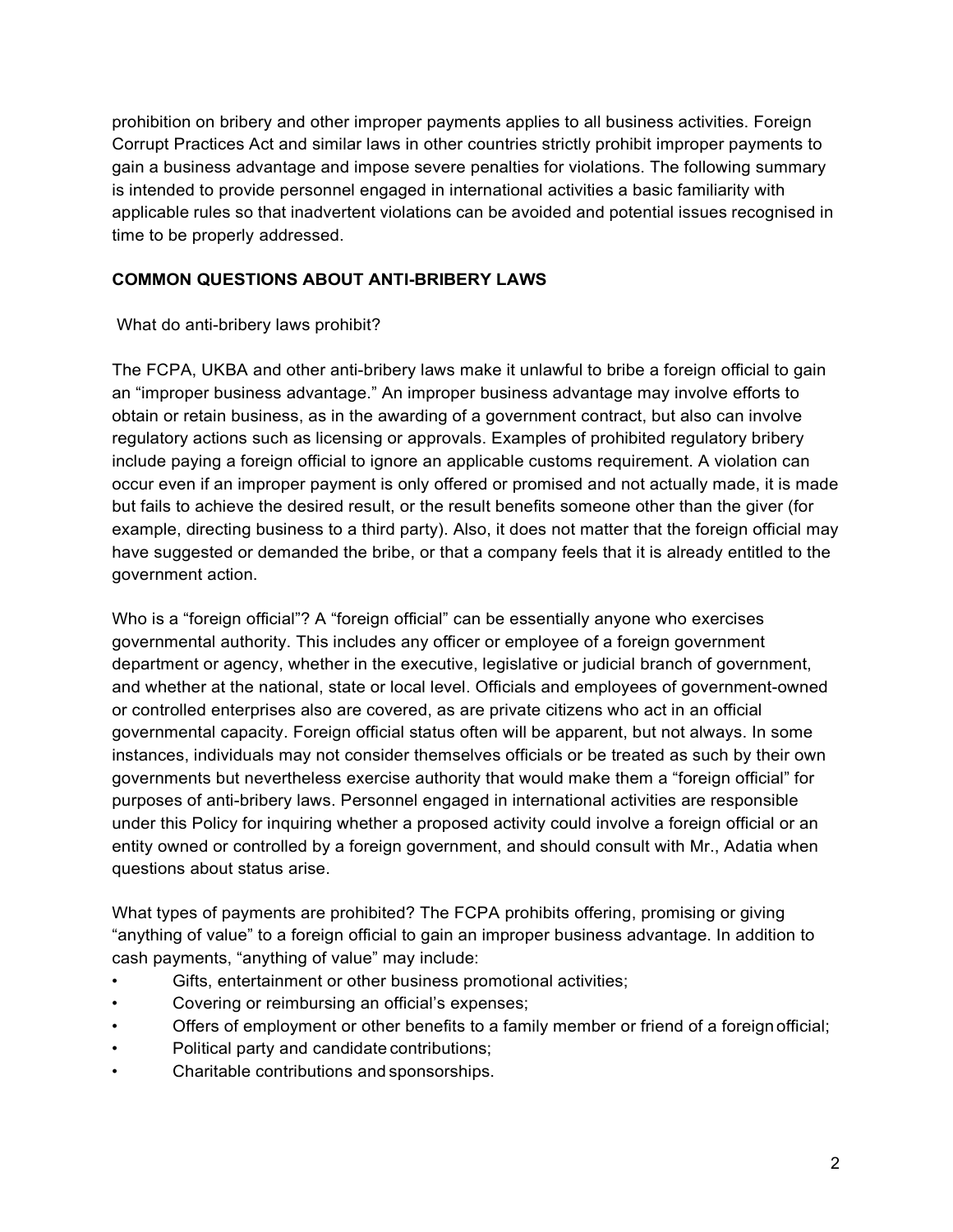Other less obvious items provided to a foreign official can also violate anti-bribery laws. Examples include in-kind contributions, investment opportunities, stock options or positions in joint ventures, and favorable or steered subcontracts. The prohibition applies whether an item would benefit the official directly or another person, such as a family member, friend or business associate.

Under the law, Language Reach and individual officials or employees may be held liable for improper payments by an agent or other intermediary if there is actual knowledge or reason to know that a bribe will be paid. Willful ignorance – which includes not making reasonable inquiry when there are suspicious circumstances – is not a defense, and it also does not matter whether the intermediary is itself subject to anti-bribery laws. All employees therefore must be alert to potential "red flags" in transactions with third parties.

Language Reach and its affiliates must keep accurate books and records that reflect transactions and asset dispositions in reasonable detail, supported by a proper system of internal accounting controls. These requirements are implemented through Language Reach's standard accounting rules and procedures, which all personnel are required to follow without exception. Special care must be exercised when transactions may involve payments to foreign officials. Off-the-books accounts should never be used. Facilitation or other payments to foreign officials should be promptly reported and properly recorded, with respect to purpose, amount and other relevant factors. Requests for false invoices or payment of expenses that are unusual, excessive or inadequately described must be rejected and promptly reported. Misleading, incomplete or false entries in Language Reach's books and records are never acceptable.

Language Reach has established detailed standards and procedures for the selection, appointment and monitoring of agents, consultants and other third parties. These standards and procedures must be followed in all cases, with particular attention to "red flags" that may indicate possible legal or ethical violations. Due diligence ordinarily will include appropriate reference and background checks, written contract provisions that confirm a business partner's responsibilities, and appropriate monitoring controls. Personnel working with agents and other third parties should pay particular attention to unusual or suspicious circumstances that may indicate possible legal or ethics concerns, commonly referred to as "red flags." The presence of red flags in a relationship or transaction requires greater scrutiny and implementation of safeguards to prevent and detect improper conduct. Appointment of an agent or other third party ordinarily requires prior approval by an appropriate senior manager, description of the nature and scope of services provided in a written contract, and appropriate contractual safeguards against potential violations of law or Language Reach policy.

This Policy imposes on all personnel specific responsibilities and obligations that will be enforced through standard disciplinary measures and properly reflected in personnel